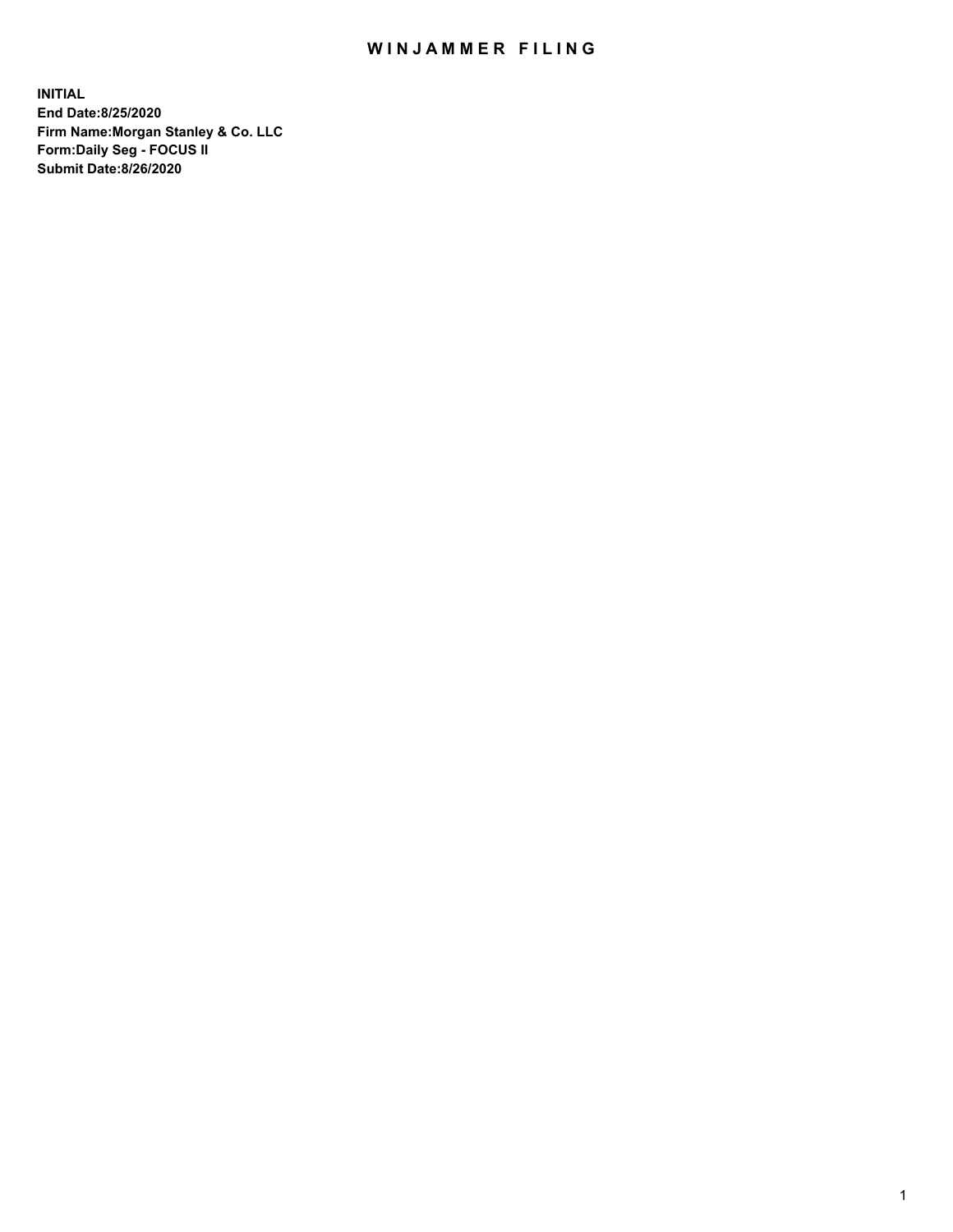**INITIAL End Date:8/25/2020 Firm Name:Morgan Stanley & Co. LLC Form:Daily Seg - FOCUS II Submit Date:8/26/2020 Daily Segregation - Cover Page**

| Name of Company                                                                                                                                                                                                                                                                                                                | <b>Morgan Stanley &amp; Co. LLC</b>                    |
|--------------------------------------------------------------------------------------------------------------------------------------------------------------------------------------------------------------------------------------------------------------------------------------------------------------------------------|--------------------------------------------------------|
| <b>Contact Name</b>                                                                                                                                                                                                                                                                                                            | <b>Ikram Shah</b>                                      |
| <b>Contact Phone Number</b>                                                                                                                                                                                                                                                                                                    | 212-276-0963                                           |
| <b>Contact Email Address</b>                                                                                                                                                                                                                                                                                                   | Ikram.shah@morganstanley.com                           |
| FCM's Customer Segregated Funds Residual Interest Target (choose one):<br>a. Minimum dollar amount: : or<br>b. Minimum percentage of customer segregated funds required:%; or<br>c. Dollar amount range between: and; or<br>d. Percentage range of customer segregated funds required between:% and%.                          | 235,000,000<br><u>0</u><br><u>00</u><br><u>00</u>      |
| FCM's Customer Secured Amount Funds Residual Interest Target (choose one):<br>a. Minimum dollar amount: ; or<br>b. Minimum percentage of customer secured funds required:%; or<br>c. Dollar amount range between: and; or<br>d. Percentage range of customer secured funds required between:% and%.                            | 140,000,000<br><u>0</u><br><u>00</u><br>0 <sub>0</sub> |
| FCM's Cleared Swaps Customer Collateral Residual Interest Target (choose one):<br>a. Minimum dollar amount: ; or<br>b. Minimum percentage of cleared swaps customer collateral required:% ; or<br>c. Dollar amount range between: and; or<br>d. Percentage range of cleared swaps customer collateral required between:% and%. | 92,000,000<br><u>0</u><br><u>00</u><br>00              |

Attach supporting documents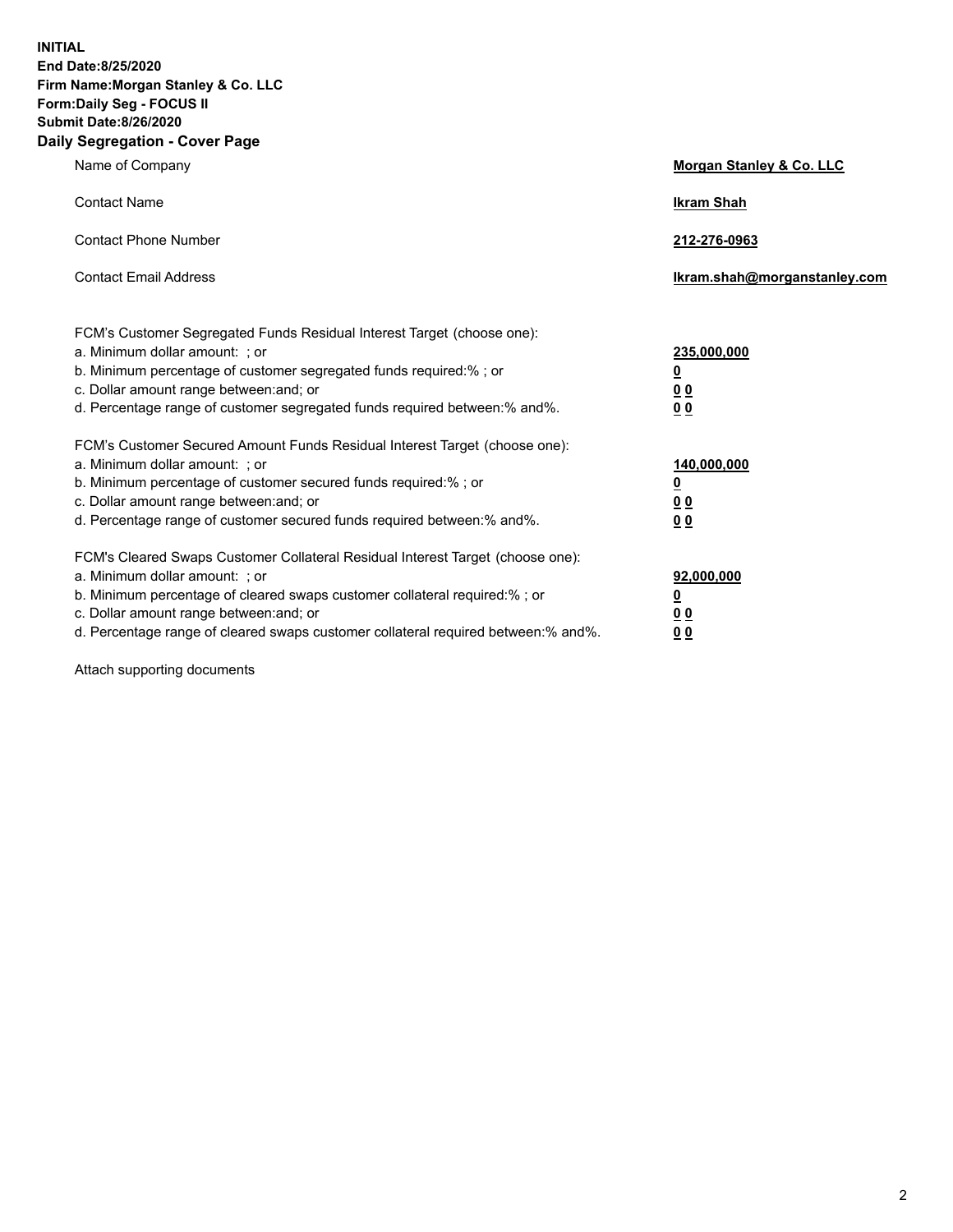## **INITIAL End Date:8/25/2020 Firm Name:Morgan Stanley & Co. LLC Form:Daily Seg - FOCUS II Submit Date:8/26/2020**

## **Daily Segregation - Secured Amounts**

|     | Foreign Futures and Foreign Options Secured Amounts                                                        |                                   |
|-----|------------------------------------------------------------------------------------------------------------|-----------------------------------|
|     | Amount required to be set aside pursuant to law, rule or regulation of a foreign                           | $Q$ [7305]                        |
|     | government or a rule of a self-regulatory organization authorized thereunder                               |                                   |
| 1.  | Net ledger balance - Foreign Futures and Foreign Option Trading - All Customers                            |                                   |
|     | A. Cash                                                                                                    | 3,772,375,135 [7315]              |
|     | B. Securities (at market)                                                                                  | 2,988,125,077 [7317]              |
| 2.  | Net unrealized profit (loss) in open futures contracts traded on a foreign board of trade                  | 893,349,642 [7325]                |
| 3.  | Exchange traded options                                                                                    |                                   |
|     | a. Market value of open option contracts purchased on a foreign board of trade                             | 14,170,530 [7335]                 |
|     | b. Market value of open contracts granted (sold) on a foreign board of trade                               | -17,903,849 [7337]                |
| 4.  | Net equity (deficit) (add lines 1. 2. and 3.)                                                              | 7,650,116,535 [7345]              |
| 5.  | Account liquidating to a deficit and account with a debit balances - gross amount                          | 48,095,525 [7351]                 |
|     | Less: amount offset by customer owned securities                                                           | -47,515,213 [7352] 580,312 [7354] |
| 6.  | Amount required to be set aside as the secured amount - Net Liquidating Equity                             | 7,650,696,847 [7355]              |
|     | Method (add lines 4 and 5)                                                                                 |                                   |
| 7.  | Greater of amount required to be set aside pursuant to foreign jurisdiction (above) or line                | 7,650,696,847 [7360]              |
|     | 6.                                                                                                         |                                   |
|     | FUNDS DEPOSITED IN SEPARATE REGULATION 30.7 ACCOUNTS                                                       |                                   |
| 1.  | Cash in banks                                                                                              |                                   |
|     | A. Banks located in the United States                                                                      | 271,024,704 [7500]                |
|     | B. Other banks qualified under Regulation 30.7                                                             | 838,843,598 [7520] 1,109,868,302  |
|     |                                                                                                            | [7530]                            |
| 2.  | <b>Securities</b>                                                                                          |                                   |
|     | A. In safekeeping with banks located in the United States                                                  | 600,588,177 [7540]                |
|     | B. In safekeeping with other banks qualified under Regulation 30.7                                         | 0 [7560] 600,588,177 [7570]       |
| 3.  | Equities with registered futures commission merchants                                                      |                                   |
|     | A. Cash                                                                                                    | 24,008,366 [7580]                 |
|     | <b>B.</b> Securities                                                                                       | $0$ [7590]                        |
|     | C. Unrealized gain (loss) on open futures contracts                                                        | 2,991,371 [7600]                  |
|     | D. Value of long option contracts                                                                          | $0$ [7610]                        |
|     | E. Value of short option contracts                                                                         | 0 [7615] 26,999,737 [7620]        |
| 4.  | Amounts held by clearing organizations of foreign boards of trade                                          |                                   |
|     | A. Cash                                                                                                    | $0$ [7640]                        |
|     | <b>B.</b> Securities                                                                                       | $0$ [7650]                        |
|     | C. Amount due to (from) clearing organization - daily variation                                            | $0$ [7660]                        |
|     | D. Value of long option contracts                                                                          | $0$ [7670]                        |
|     | E. Value of short option contracts                                                                         | 0 [7675] 0 [7680]                 |
| 5.  | Amounts held by members of foreign boards of trade                                                         |                                   |
|     | A. Cash                                                                                                    | 2,855,740,416 [7700]              |
|     | <b>B.</b> Securities                                                                                       | 2,387,536,900 [7710]              |
|     | C. Unrealized gain (loss) on open futures contracts                                                        | 890,358,270 [7720]                |
|     | D. Value of long option contracts                                                                          | 14,170,530 [7730]                 |
|     | E. Value of short option contracts                                                                         | -17,903,849 [7735] 6,129,902,267  |
|     |                                                                                                            | [7740]                            |
| 6.  | Amounts with other depositories designated by a foreign board of trade                                     | $0$ [7760]                        |
| 7.  | Segregated funds on hand                                                                                   | $0$ [7765]                        |
| 8.  | Total funds in separate section 30.7 accounts                                                              | 7,867,358,483 [7770]              |
| 9.  | Excess (deficiency) Set Aside for Secured Amount (subtract line 7 Secured Statement<br>Page 1 from Line 8) | 216,661,636 [7380]                |
| 10. | Management Target Amount for Excess funds in separate section 30.7 accounts                                | 140,000,000 [7780]                |
|     |                                                                                                            |                                   |

11. Excess (deficiency) funds in separate 30.7 accounts over (under) Management Target **76,661,636** [7785]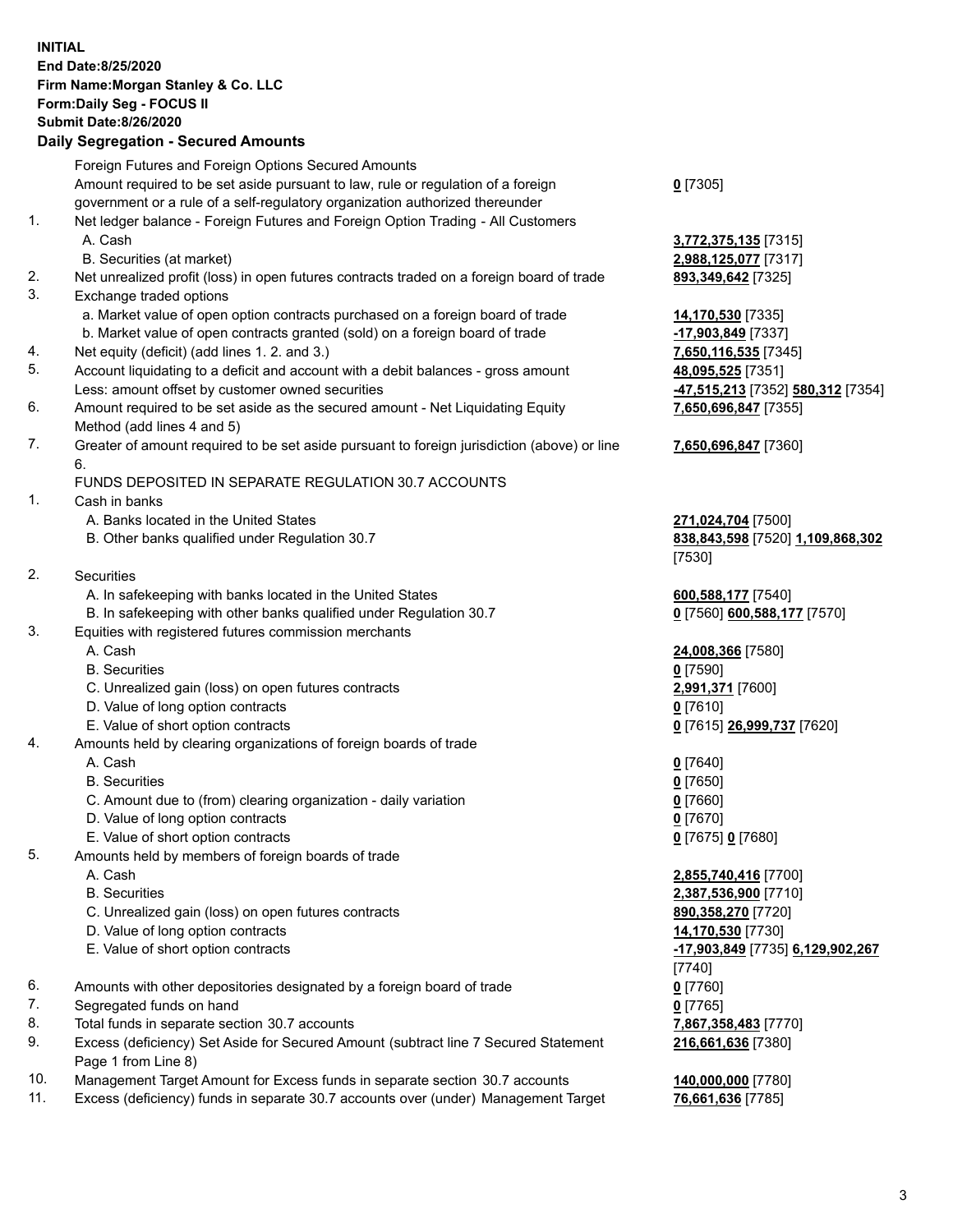|     | <b>INITIAL</b><br>End Date:8/25/2020<br>Firm Name: Morgan Stanley & Co. LLC<br><b>Form:Daily Seg - FOCUS II</b><br><b>Submit Date:8/26/2020</b><br>Daily Segregation - Segregation Statement |                                                 |
|-----|----------------------------------------------------------------------------------------------------------------------------------------------------------------------------------------------|-------------------------------------------------|
|     | SEGREGATION REQUIREMENTS (Section 4d(2) of the CEAct)                                                                                                                                        |                                                 |
| 1.  | Net ledger balance                                                                                                                                                                           |                                                 |
|     | A. Cash                                                                                                                                                                                      | 14,305,360,669 [7010]                           |
|     | B. Securities (at market)                                                                                                                                                                    | <u>8,738,260,137</u> [7020]                     |
| 2.  | Net unrealized profit (loss) in open futures contracts traded on a contract market                                                                                                           | 2,947,108,919 [7030]                            |
| 3.  | Exchange traded options                                                                                                                                                                      |                                                 |
|     | A. Add market value of open option contracts purchased on a contract market                                                                                                                  | <u>551,529,639</u> [7032]                       |
|     | B. Deduct market value of open option contracts granted (sold) on a contract market                                                                                                          | <mark>-415,763,714</mark> [7033]                |
| 4.  | Net equity (deficit) (add lines 1, 2 and 3)                                                                                                                                                  | <u>26,126,495,650</u> [7040]                    |
| 5.  | Accounts liquidating to a deficit and accounts with                                                                                                                                          |                                                 |
|     | debit balances - gross amount                                                                                                                                                                | <u>298,508,486</u> [7045]                       |
|     | Less: amount offset by customer securities                                                                                                                                                   | <mark>-298,390,929</mark> [7047] 117,557 [7050] |
| 6.  | Amount required to be segregated (add lines 4 and 5)                                                                                                                                         | <u>26,126,613,207</u> [7060]                    |
|     | FUNDS IN SEGREGATED ACCOUNTS                                                                                                                                                                 |                                                 |
| 7.  | Deposited in segregated funds bank accounts                                                                                                                                                  |                                                 |
|     | A. Cash                                                                                                                                                                                      | <u>3,751,269,701</u> [7070]                     |
|     | B. Securities representing investments of customers' funds (at market)                                                                                                                       | 0 [7080]                                        |
|     | C. Securities held for particular customers or option customers in lieu of cash (at<br>market)                                                                                               | 1,060,375,339 [7090]                            |
| 8.  | Margins on deposit with derivatives clearing organizations of contract markets                                                                                                               |                                                 |
|     | A. Cash                                                                                                                                                                                      | 13,665,402,149 [7100]                           |
|     | B. Securities representing investments of customers' funds (at market)                                                                                                                       | 0[7110]                                         |
|     | C. Securities held for particular customers or option customers in lieu of cash (at<br>market)                                                                                               | 7,677,884,798 [7120]                            |
| 9.  | Net settlement from (to) derivatives clearing organizations of contract markets                                                                                                              | <u>210,138,449</u> [7130]                       |
| 10. | Exchange traded options                                                                                                                                                                      |                                                 |
|     | A. Value of open long option contracts                                                                                                                                                       | <u>551,529,639</u> [7132]                       |
|     | B. Value of open short option contracts                                                                                                                                                      | 415,763,714 [7133]                              |
| 11. | Net equities with other FCMs                                                                                                                                                                 |                                                 |
|     | A. Net liquidating equity                                                                                                                                                                    | <u>13,961,802</u> [7140]                        |
|     | B. Securities representing investments of customers' funds (at market)                                                                                                                       | $0$ [7160]                                      |
|     | C. Securities held for particular customers or option customers in lieu of cash (at<br>market)                                                                                               | $0$ [7170]                                      |
| 12. | Segregated funds on hand                                                                                                                                                                     | $0$ [7150]                                      |
| 13. | Total amount in segregation (add lines 7 through 12)                                                                                                                                         | 26,514,798,163 [7180]                           |
| 14. | Excess (deficiency) funds in segregation (subtract line 6 from line 13)                                                                                                                      | <u>388,184,956</u> [7190]                       |
| 15. | Management Target Amount for Excess funds in segregation                                                                                                                                     | 235,000,000 [7194]                              |

16. Excess (deficiency) funds in segregation over (under) Management Target Amount Excess

**153,184,956** [7198]